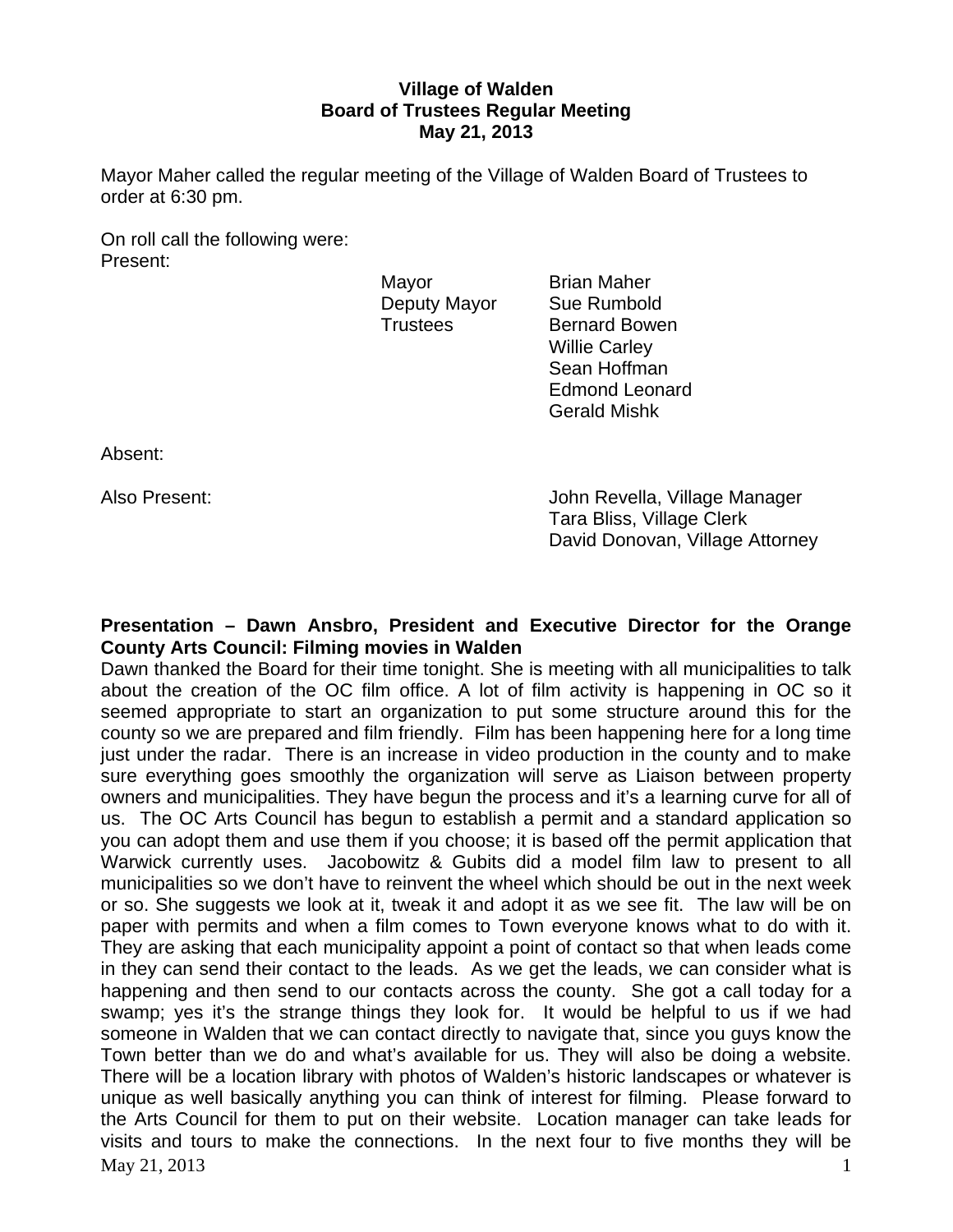creating a resource guide to share with film makers to show what we have beyond landscapes and architecture. It will show hotels, Bed &Breakfast's, stores, etc. and plenty of things the film would be able to use here in OC to begin marketing to the film industry. They are looking to municipalities as a guide to help us show ourselves the best. It is a not for profit organization and our Board will govern and develop the film advisory council to help guide us and keep us on track. They have been working on this since last year and did make a presentation to the County on the idea and they gave us money to get this project started. We will begin to develop marketing materials we need to market to the film industry shortly.

Mayor Maher stated that Village Manager John Revella will be the appointed liaison. He stated we'd love to have that stuff available so we can be at the head of the line.

Dawn explained that they have drop box to load pictures on there and share.

Manager Revella said that we have had 2 different companies come to us in the last 2 years asking to film.

Dawn responded that this will help to define permit fees across the board.

Manager Revella asked if this should be referred through their office.

Dawn said that's fine as long as they know about it. This will also help us to know how much they spent, where did they shop etc., so we can go back and say we brought all this to the area. Statistics are great to help make that story happen; the better it will be for everyone. We want them to spend money in our businesses and hire our people.

Mayor Maher said having a prepared application for making a film to obtain a permit already available may show that we have our their act together to the filmmakers and they may look at us harder.

Dawn stated that if it happens quickly, will want a quick turn around, and if they can't get what they need they will move on to someplace else.

Trustee Bowen asked if it was just one uniform cost per day.

Dawn replied that that was just an example. Not recommendations, only an example. Once we make the model, we will suggest fees and then the Board can make the final decision.

# **Public Hearing – Introductory Local Law 3 of 3013 Tow Truck Policy**

Trustee Leonard made a motion to open the Public Hearing for Introductory Local Law 3 of 2013 – Tow Truck Policy. Seconded by Deputy Mayor Rumbold. All ayes. Motion carried.

Deputy Mayor Rumbold asked if the hook up fee was included in this law.

Village Attorney Donovan questioned if she was asking about the wenching charge

Mayor Maher replied that she's talking about if someone hooks up to a car and the owner comes outside, if there is anything we can do to prevent them from charging.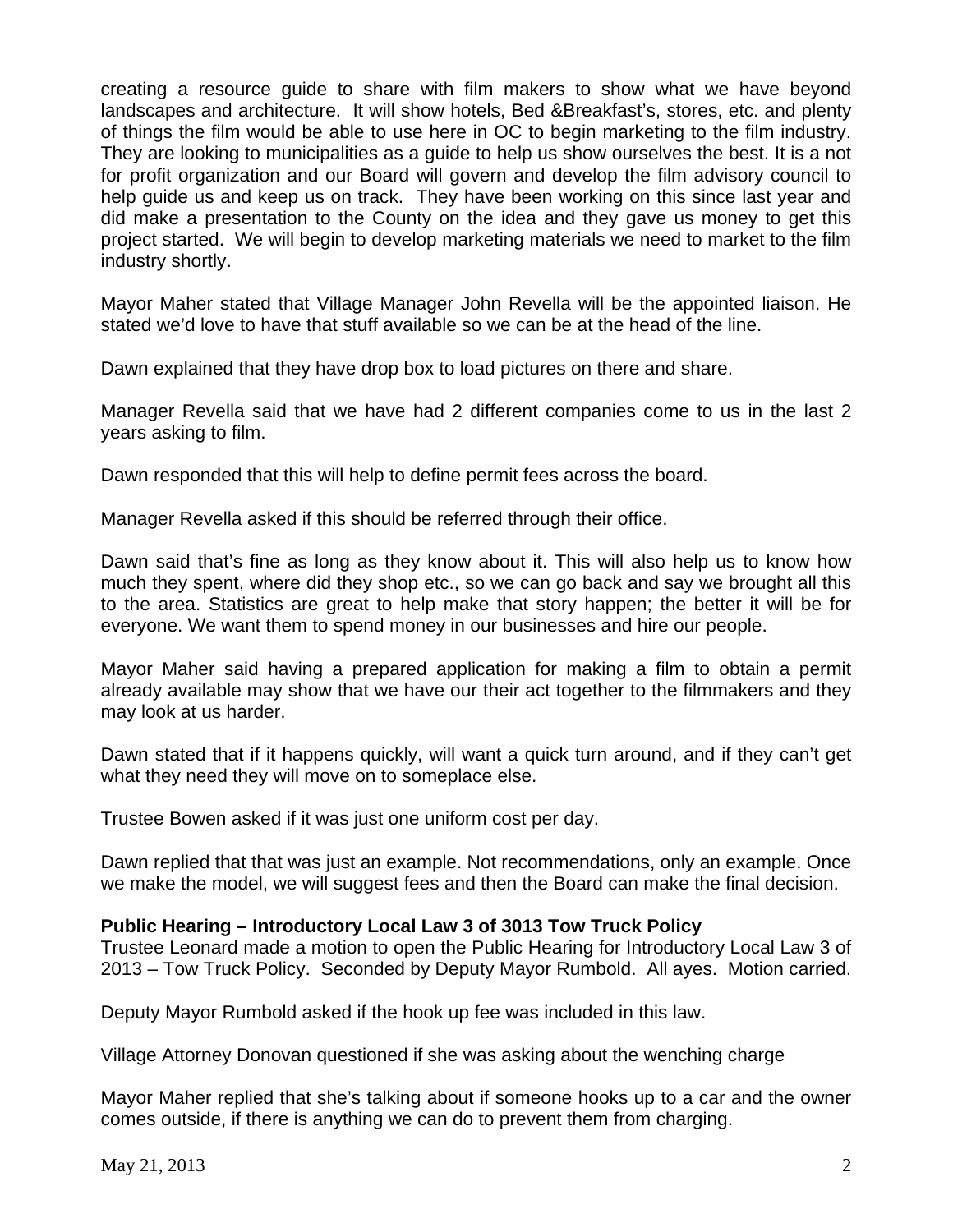Attorney Donovan said the law does not address that. Typically, once your truck is on the wench, they are paying.

Deputy Mayor Rumbold wanted to make sure of what the charge is going to be.

Manager Revella said that it can't be any more than the maximum.

Police Chief Holmes said that one incident charged more.

Mayor Maher said this prevents the gouging of the fees.

Manager Revella said that the max being \$100 is better than the situation being done there.

Trustee Leonard made a motion to close the public hearing for Introductory Local Law 3 of 2013 – Tow Truck Policy. Seconded by Deputy Mayor Rumbold. All ayes. Motion carried.

# **Hearing – 47 Seely Street**

Jay Buchalski, Code Enforcement Officer, stated the PT Cruiser is registered which takes care of that. The other vehicle has 2 flat tires and the owner is trying to take care of it.

Deputy Mayor Rumbold asked what the time frame was

Chris Matthews, 47 Seely Street, asked if 3 weeks ok.

Mayor Maher didn't have a problem with that time frame and asked if there was a past history that they should be worried about.

Chris replied he understands that it will be towed away if not taken care of in 3 weeks.

Deputy Mayor Rumbold made a motion to give the Village Manager and the Code Enforcement Officer the authority to tow the vehicle at 47 Seely Street if it's not taken care of by June 11, 2013. Seconded by Trustee Mishk. All ayes. Motion Carried.

# **Village Manager's Report**

- Mentioned the NYCOM conference that the Mayor and he attended. Lot of networking lot of vendors. One coming on Thursday to talk to us about better documents; should be good meeting. Talked to other Mayors about saving costs and problems and recent arbitration going on.
- We put a few bleachers together for Bradley Park. We should have replaced them last year. They were the old metal and they were a liability. We had an opportunity that fell in our lap and we grabbed a sale which was half the price and got 4 sets of bleachers. It was a good opportunity and we are safer now with the aluminum that have railings on them. They are required now for all bleachers to have that. Will be adding that as an action item to use parkland funds for them.
- Had meetings with Chief Holmes, Trustee Bowen, etc. about different personnel issues that have been going on.
- Are continuing to patch roadways. Pot holes pop up now and again and we only have one left to do general repair on all others are done.
- Met with the Village Attorney and Clerk to go over some FOIL requests.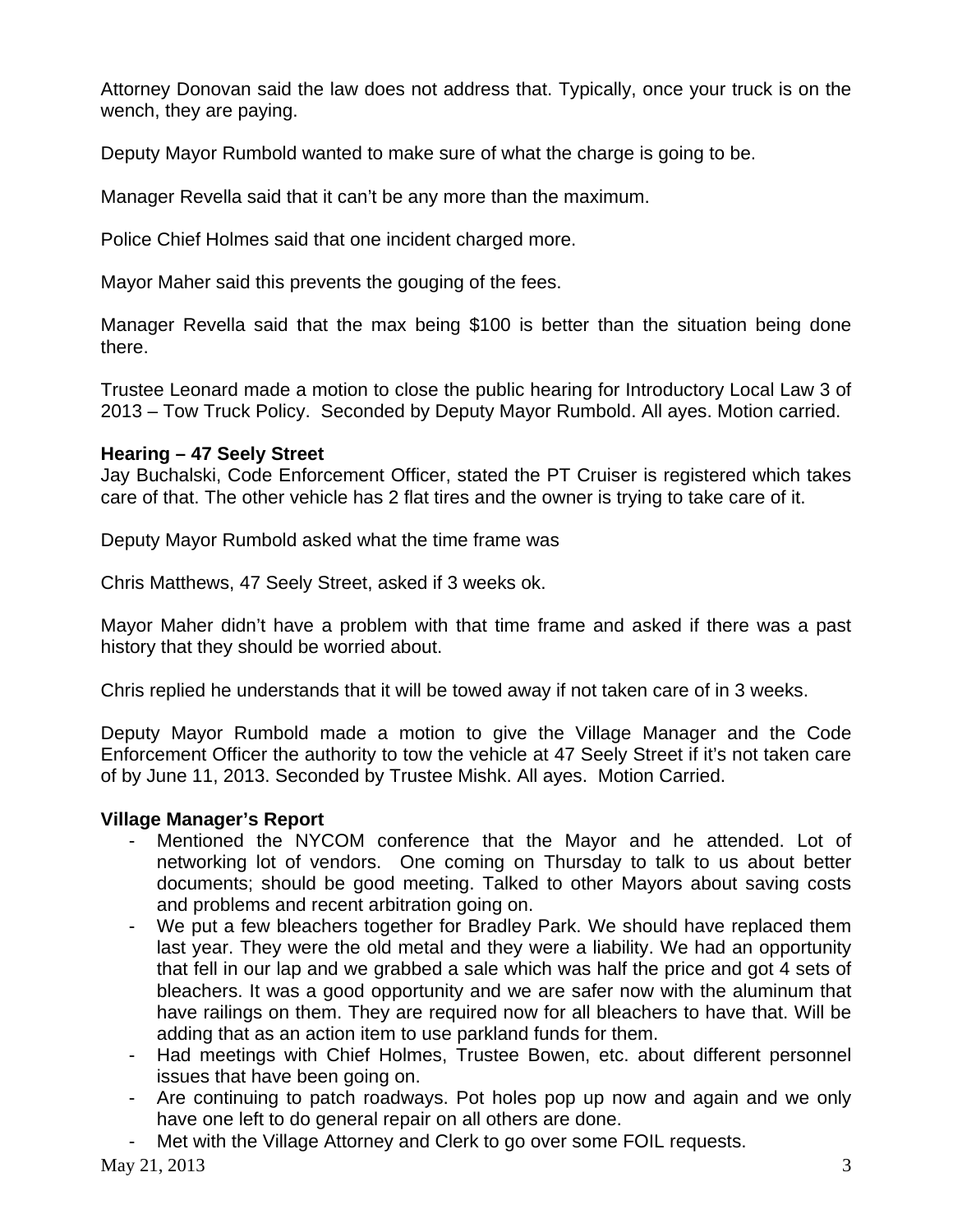- We talked about subordination and loan agreements and the easement that's coming up in executive session. We have more progress to make on that.
- Water works is working on several breaks on Bradley Lane to replace the main there.
- Had a conference with insurance company about 27 N. Montgomery Street. Meeting with contractor soon.
- Bradley Park landscaping should be finished this week.
- Doing the paving today at Pleasant Ave.
- Working with water works on meter part issues. Supposed to be 20 year parts, and some going out 5 or 10 years in some cases. The leader is at a conference upstate and talking about how to fix this problem or go with different company.
- Issue with sewer siphon on Route 52 which is what brings the water across 52. Periodically needs to get flushed out and it got clogged.
- Had a meeting with park committee for Midge Norman park dedication which was very well attended and turned out great.
- Attended a conference in the city with the Recreation Coordinator about managing emotions under pressure.
- Spoke with insurance company about article 78 proceeding. Will update the Board later in executive session.
- We held lifeguard interviews Wednesday and hired what we needed. Counselor interviews will be this Wednesday and next Wednesday for summer camp.
- Accountants coming in on Thursday to get ready for next year's audit.
- Zona Rosa has complied with the paint issues that were discussed this past winter.
- 20 Lafayette Street did remove the vehicles they were ordered to do.
- Tin brook sewer line bid opening was much better.
- Arbor Day celebration went well. Trees are well so far. Ordered water bags to get constant water so they don't get bad. They are clearly marked with white paint.
- Orange County Cal Ripkin league wants to meet with us regarding a field down where the ski slope used to be. It's in compliance with our master park plan where we have it on the map by DPW but it may work where they are proposing it as well. They will pay for it. Contractors will donate their time. Don't see any negative there and have oversight from our engineer. If Board has issues let him know.

Mayor Maher asked if the Board had issues with the Village Manager and our Attorney to enter into discussions to have a field built and then donated to the park.

Deputy Mayor Rumbold doesn't have a problem as long as they understand it belongs to Village; it's not exclusively theirs. Doesn't want there to be any issues like they built it and they should be playing on it.

Manager Revella said that's not their perception at all.

Deputy Mayor Rumbold wanted to make that clear.

Manager Revella stated that there's another field there, so it's for everyone to share.

Trustee Hoffman said it's not a negotiation. He would like them to come forward with a proposal and then we can review it. Welcomes anything they want to propose.

 $\text{May } 21, 2013$  4 Trustee Leonard asked if the blacktop on Maple Street was acceptable now.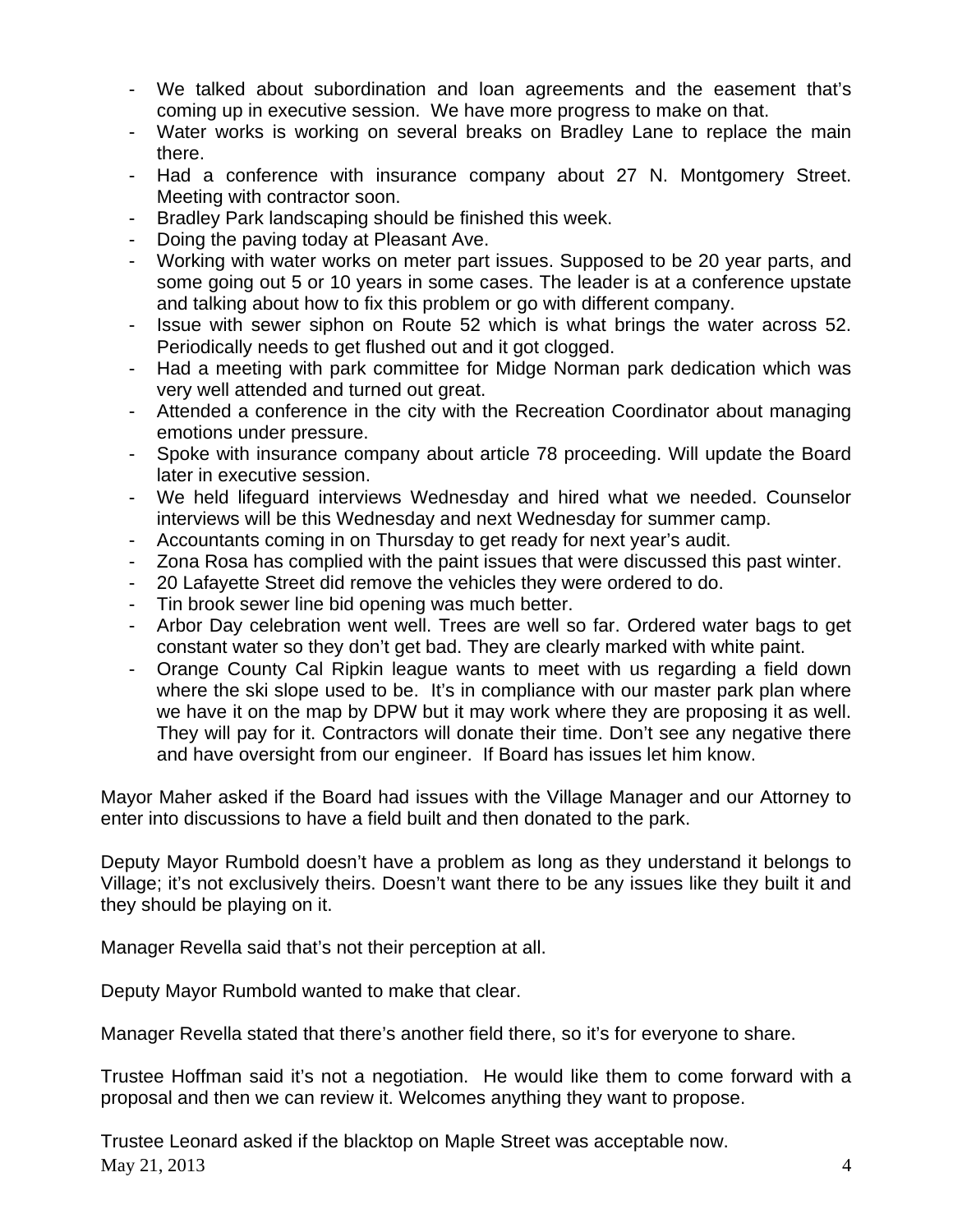Manager Revella said it's not.

Mayor Maher asked Manager Revella about the Pleasant Ave project, as he got a lot of complaints about a lot of dirt that was cleaned today; is there was more that can be done like keeping the ground wet.

Manager Revella said a sweep is not going to do much. Can't stand there and hose all day. Once it's dry it will be done.

Deputy Mayor Rumbold asked for update on IWS.

Manager Revella replied that they have done everything we have asked. Lauren sent them the finalized report from our billing, but everything was compliant with them.

Deputy Mayor Rumbold asked if Lauren is satisfied.

Manager Revella answered yes.

Deputy Mayor Rumbold asked where they were with water meters.

Manager Revella said they are doing as many as they can and as quick as they can. Doing about 3 a week and they are testing valves now so we have more lined up when Fred gets back from conference.

Deputy Mayor Rumbold asked how many were left.

Manager Revella said there are a little over 60 left.

Deputy Mayor Rumbold stated that's down quite a bit from what we did have.

Manager Revella responded yes and it will keep going down this year. The new problem is that other ones are going bad now. Getting to a point where we replaced all the ones initially but now we have ones in the back end going bad. Batteries are only lasting 5 years and should last 20 years. Fred is up there talking to them now.

Deputy Mayor Rumbold asked if putting in new batteries is not fixing the problem, is it the meter itself?

Manager Revella said no they are working fine. The sensors are going bad.

Trustee Hoffman said not getting signal but reading manually it's there.

Manager Revella said that defeats the purpose of the outside meter

Trustee Bowen asked if it will affect the billing.

 $\text{Mav } 21, 2013$  5 Manager Revella said no, that it just costs more time to get reads in. Sometimes it causes a problem where we leave a card at the residence and they fill out incorrectly and they get a huge bill because they didn't read it right. Fred is up there talking about batteries are not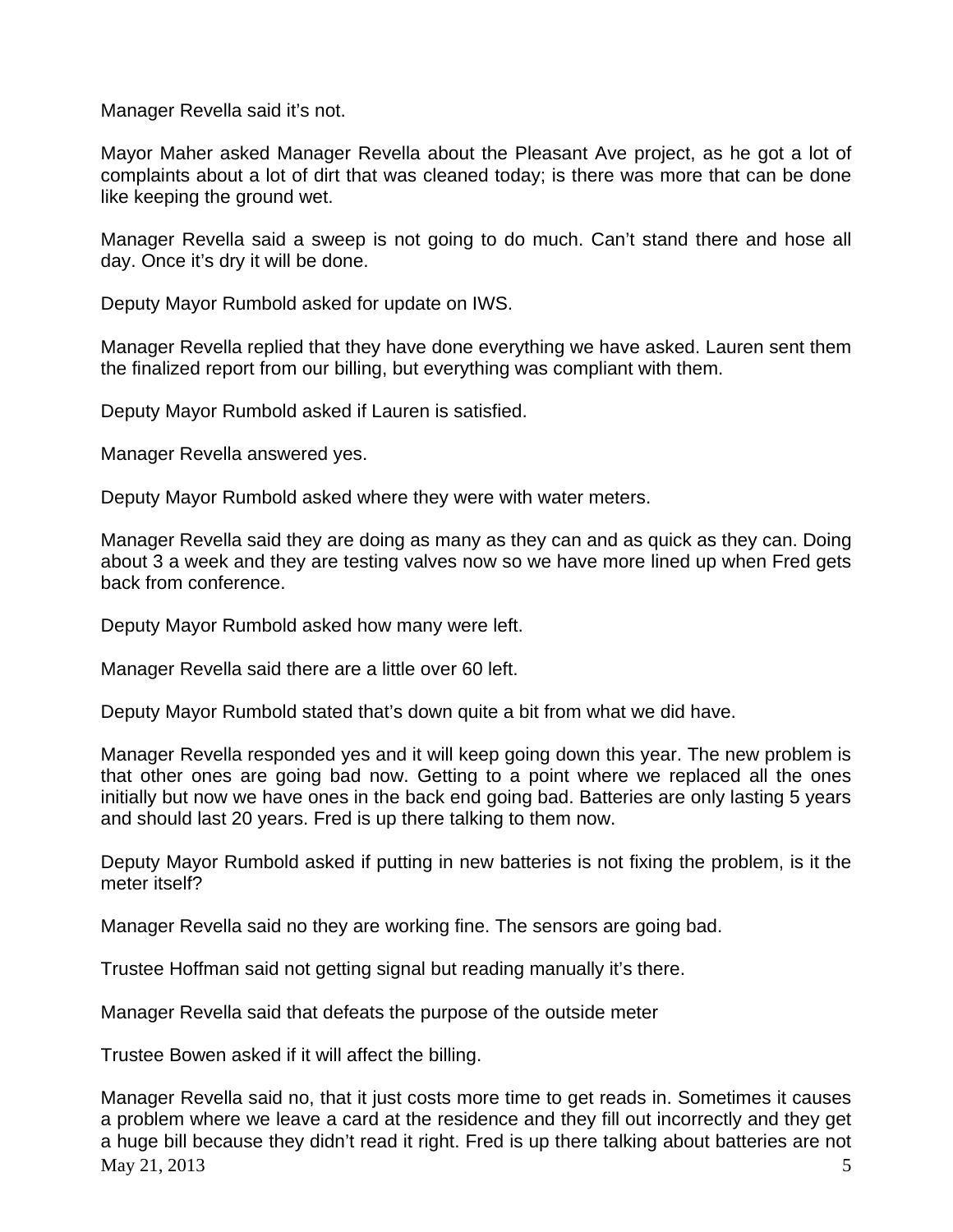doing their job, either do the right thing by us or we are going to use someone else. This is unacceptable so he is up there seeing if the competitor can do anything better with their product or service. We are not satisfied with the company.

### **Approval of April 22, 2013 Attorney Interview Minutes**

Deputy Mayor Rumbold made the motion to approve the April 22, 2013 Attorney Interview Minutes. Seconded by Trustee Bowen. All ayes. Minutes Approved.

# **Trustee's Committee Reports**

# **Town of Montgomery & DPW liaison – Trustee Leonard**

Trustee Leonard reported nothing.

### **Village Clerk & Village Treasurer Liaison – Trustee Bowen**

Trustee Bowen said that Manager Revella added to what's going on with Peter Sullivan and the staff in financial office. Up to date better than previous years. We will get the auditor's overview on Thursday.

### **Police Department Liaison – Deputy Mayor Rumbold**

Deputy Mayor Rumbold said the Buddhists had an event this past weekend; she spoke to the Chief several times that day and there were no issues. There is going to be Memorial Day event, thanks to Chief and Clerk Bliss who are coordinating that. There will not be a parade but will have a ceremony at 8am on Monday the 27th.

### **Planning and Zoning Boards as well as the Building Department Liaison – Trustee Hoffman**

Trustee Hoffman said he went over a number of different enforcement issues down town, which are now compliant. Dean is trying to schedule a meeting at the Thruway site before demolition with Lanc and Tully and their engineers. We went over the accessory apartments law for his feedback.

Deputy Mayor Rumbold questioned the tractor trailer route, when they start demolishing that, there are going to be vehicles carting away debris. Do they know what route they're going to be using?

Trustee Hoffman explained that's one of the items on Dean's list for compliance prior to a permit being issued. Need to talk about noise and route.

Deputy Mayor Rumbold suggested keeping the Chief in the loop on that.

Manager Revella suggested they can take Oak Street and then taking left onto Main and go right around out to 208 to wherever they are taking it.

Trustee Hoffman stated they will be dump trucks not trailers.

Deputy Mayor Rumbold asked if those things have to be covered when taking debris

Manager Revella said yes, they do. They need to be a rolled tarp over the back.

# **School Board and Recreation & Parks Liaison – Willie Carley**

May 21, 2013 6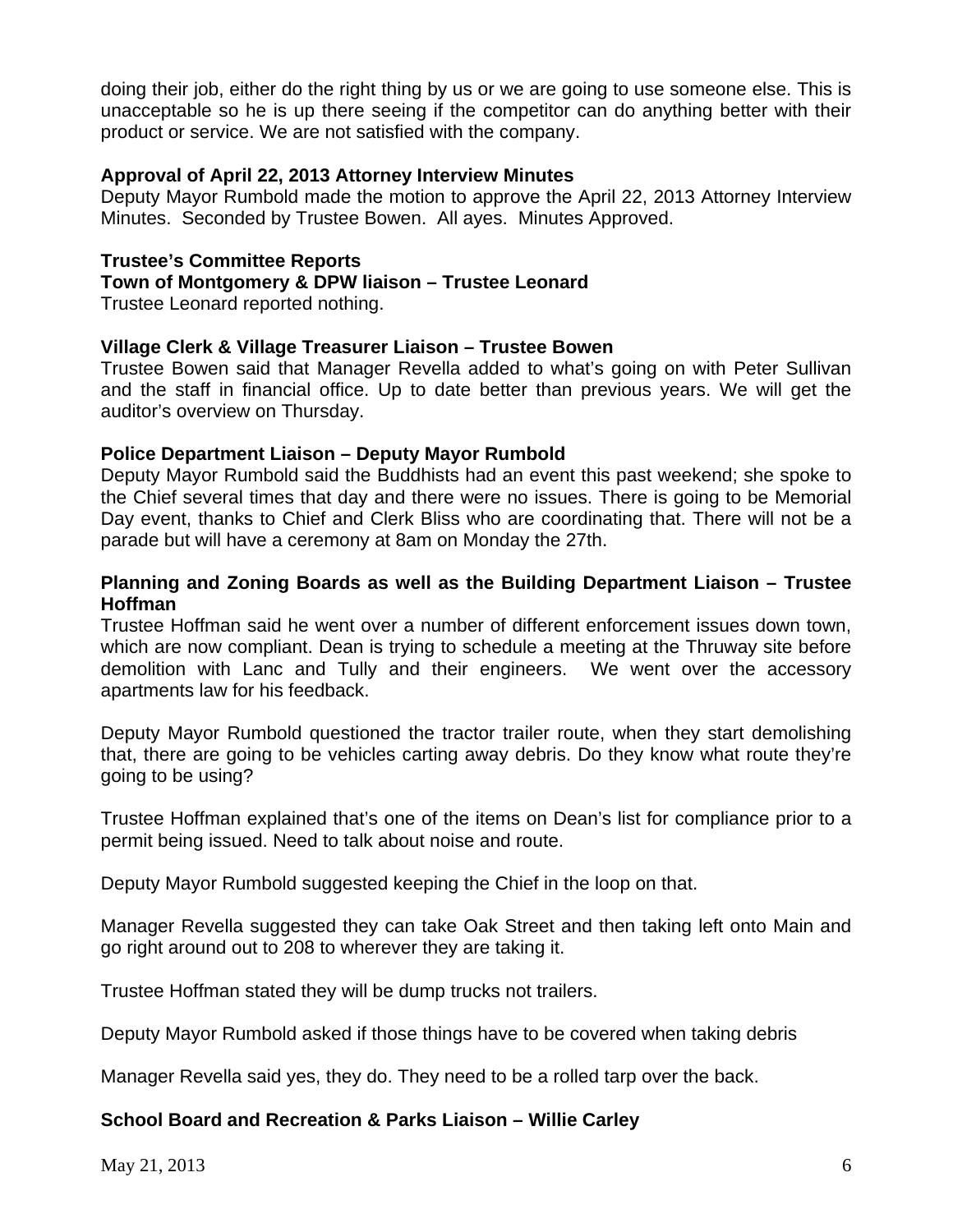Trustee Carley said the Budget Vote is today, polls open until 9pm. Bradley Park is going well; bathroom keys are at dispatch office for control. SYLA is running from July 15<sup>th</sup> for 4 weeks for 14 & 15 year olds 9-3pm daily. Tennis has started; revenue is \$1600, which is better than expected. Beautification of parks has started. MIG events are set and on the website. Current programs are still under way. Skate Park is the next agenda item.

### **Village Justice and Library Board Liaison - Gerald Mishk**

Trustee Mishk said he had nothing to report on the Library. He spoke to the Judge yesterday who said he will have free time next week to meet.

Deputy Mayor Rumbold said that she was asked if this was a unique year with number of events the Buddhists are having or is this going to be normal.

Manager Revella stated yes, that their leader is here for 4 months, will not be an all the time thing.

Deputy Mayor Rumbold said that she recommended she contact you and the Chief. She's still concerned with her street with parking issues. Has small driveway, if she gets company they can't park there.

Manager Revella said the temple traffic can't park there, so shouldn't affect the residents.

Deputy Mayor Rumbold asked how we distinguish between temple traffic and residents.

Manager Revella said the security is out there from the temple, plus we have people out there we direct and make people move.

Deputy Mayor Rumbold said she was concerned because she has been asked to move her daughter's car that was parked on the street.

Chief Holmes said the only time that should happen is at the beginning or the end when we try to work out. Just like Harvest Fest or special events just call us and we will arrange something.

The Mayor Read the upcoming Community Events listing into the minutes.

### **Public Comment on Business of the Board**

Becky Pearson, 167 Walnut Street, commented about OCCR league. Town of Montgomery had a rift between town people who didn't want to put ball fields in Benedict Park. Communities fought hard to get them two ball fields there as well.

Manager Revella said they are bringing proposals

Becky said she is not against baseball, but against parents who can't work together.

Manager Revella stated that the master plan calls for another ball field at Bradley anyway. Not because of rift, they felt there is a need for one more field.

Becky asked if they're utilizing the ones in Town of Montgomery.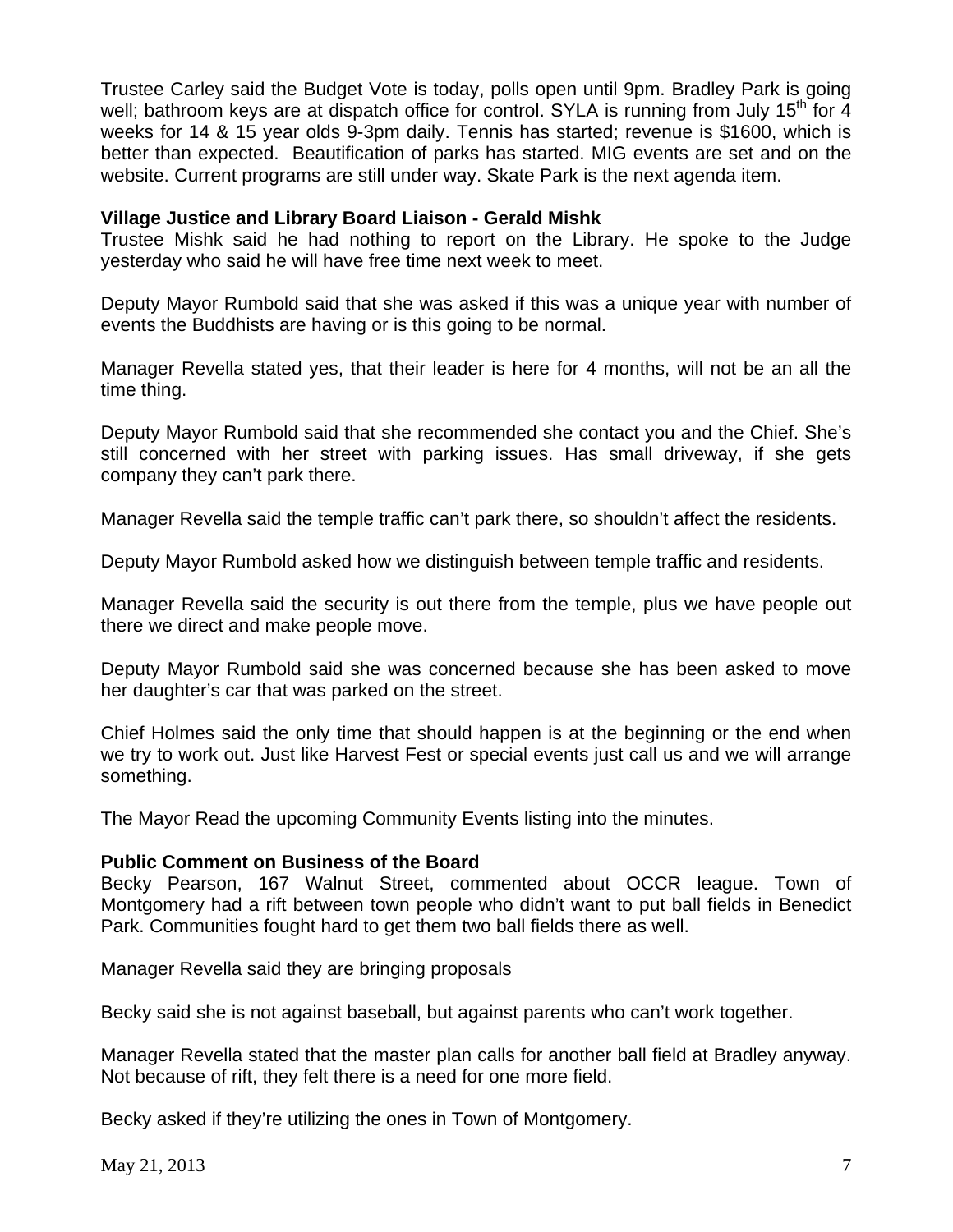Manager Revella said we still need our field for other organizations.

Mary Ellen Matise questions about proposed accessory apartments. Is this a model from somewhere else?

Manager Revella said that they talked about this from the tri-board meeting.

Mary Ellen comment is if in discussing this and proposing have we done an analysis on all the units in the Village now both legal and illegal and get a percentage of what is illegal now. Maybe more than 40%. A lot out there that is divided up illegally. Comprehensive plan and where we see the Village going. She questioned who proposed the civilian police advisory on the agenda.

Mayor Maher said it was brought forward from Trustee Gerry Mishk

Mary Ellen asked if Package lighting building was just informational. Requesting that DEC does clean up. What they are asking for is public comment about procedures to be used, trucks contamination to water. Is Village Board going to make public comment?

Mary Ann Landolina, 147 Walnut Street, asked if the parks and rec department have a comprehensive board.

Manager Revella stated the plan is finished so we don't need any more meetings. What they got back they had finalized with the recommendations and gave them to comprehensive plan committee and it's in the plan and accepted it. Final version is in the comprehensive plan. The Park comprehensive Board was used just a short time for that purpose at the time.

# **Action Items**

### **Introduction to Local Law 3 of 2013 – Tow Truck Policy**

Deputy Mayor Rumbold asked if all tow truck companies eligible for that.

Manager Revella said yes, they have to contact the Village Clerk to apply.

Clerk Bliss said the Chief and she have a list of about 8 different local companies.

Deputy Mayor Rumbold asked if once they reach out and see who is interested, they are going to get a list of the fee schedule. Does that fee schedule have to be prominently displayed anywhere in their businesses. How would a citizen know what a fee schedule is?

Manager Revella said they always have everything posted at the office for all Village things and on the website.

Trustee Mishk asked if there was going to be a tow truck sign.

Manager Revella said there will be sticker permits.

Trustee Mishk said he's seen the sticker taken from truck to truck.

 $\text{May } 21, 2013$  8 Manager Revella said that they will put them on themselves.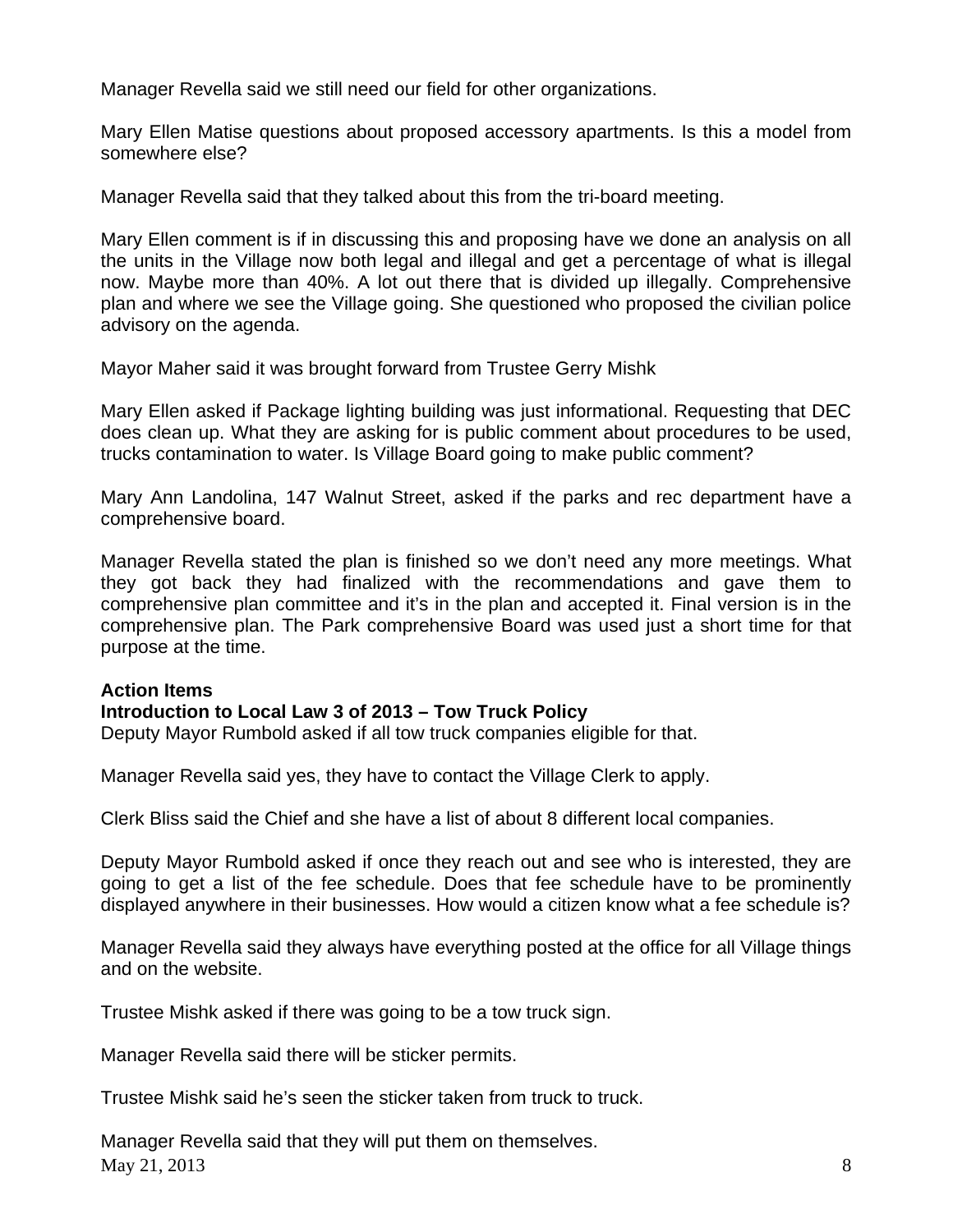Mayor Maher asked if they have seen anything in the past that maybe we can improve upon our sticker process.

Chief Holmes stated that each one gets a number also and they are paying for that truck. So if a truck comes in that doesn't have sticker, we will find out why. Had issues in the past where bumpers were damaged and needed a new sticker.

Manager Revella said we would compare to license numbers and VIN numbers.

Trustee Mishk asked if they replaced a vehicle, say mid license year, do you charge or is it transferable.

Manager Revella replied that they pay a fee per vehicle. So initial vehicle is one rate, then the others a lesser rate; it really depends on the situation.

### **Resolution 44-12-13 Tow Truck Policy**

Deputy Mayor Rumbold made a motion to accept Resolution 44-12-13 to adopt Local Law 3 of 2013 - Tow Truck Policy. Seconded by Trustee Hoffman. All ayes. Motion carried, Resolution passed.

### **Resolution 45-12-13 Fees for Towing Companies**

Trustee Mishk motioned to adopt resolution 45-12-13 pertaining to a fee schedule for Towing Companies. Seconded by Trustee Bowen. All ayes. Motion carried

### **MS4 Annual Report**

Deputy Mayor Rumbold motioned to authorize Village manager to sign MS4 Annual Report. Seconded by Trustee Leonard. All ayes. Motion carried.

### **Tin Brook Sewer Main Bid Acceptance**

Mayor Maher asked if he foresaw any issues with the project if they were out of state.

Manager Revella said they do this all over the country. They work all over, just their headquarters are out of state.

Trustee Bowen asked what the nearest reference was.

Manager Revella said there were Ct and Mass references.

Attorney Donovan stated in Bridgeport, Hartford, New Haven CT and Gardner, Mass.

Mayor Maher questioned if it was cleared by Lanc and Tully.

Manager Revella stated they are per unit bids as well and we did budget \$100,000 for the project and their pricing allows us to go farther down the line with the money we have allocated because we will be under budget by a lot.

Trustee Leonard made a motion to accept the bid for the Tin Brook Sewer Main from Insituform Technologies, LCC in the amount of \$81,901.00. Seconded by Deputy Mayor Rumbold. All ayes. Motion carried.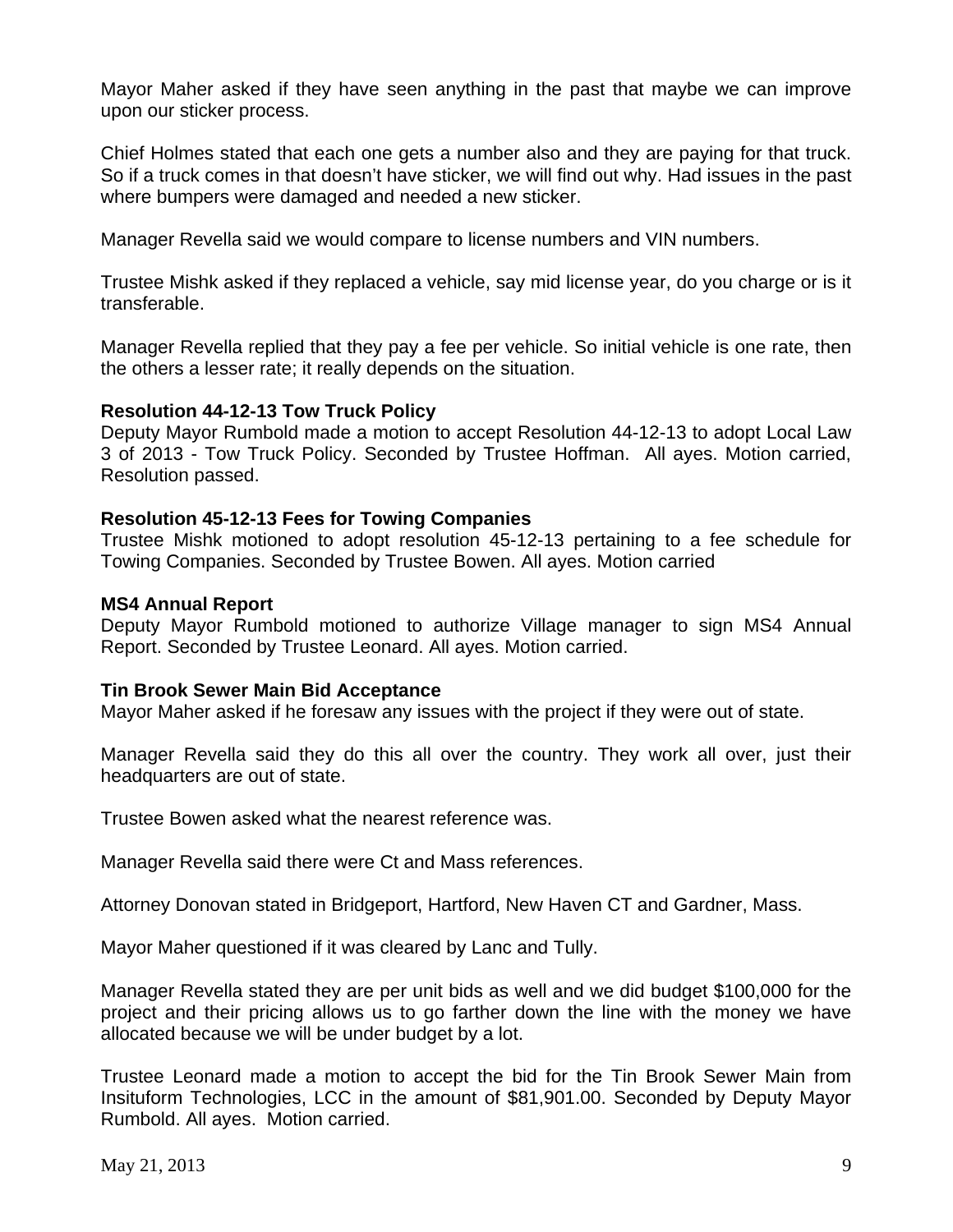### **Park Expenditures**

Manager Revella said there are 4 sets of bleachers, 50 seat size, aluminum with fencing along the side and foot backers and we got for \$2,500 each and the second lowest was \$3,699. We saw an opportunity and jumped at it.

Trustee Bowen asked if they would be pulled inside in winter

Manager Revella answered no. They're aluminum so they don't have to.

Trustee Bowen motioned to approve of parkland funds being used in the amount of \$10,000 for the purchase of the 4 sets of bleachers. Seconded by Deputy Mayor Rumbold. All ayes. Motion carried.

#### **Discussion Items Ethics Board**

Mayor Maher asked Alex Landolina and Anita Vandermark (Ethics Board members) to join conversation about proposed local law amending the law.

Deputy Mayor Rumbold thought it would have been helpful if they had this document ahead of time.

Mayor Maher wanted to maximize the time because they don't have the documents that they have. So the questions that are on the Board and this came from them having the case and making recommendations to this Board that they would like power to investigate. Been issues with Board members about whether or not it should be employees or just elected and appointed officials. Employees are under review of the Village Manager. One questions brought up was that this shouldn't be given to the employees, as well as there is already a mechanism in place to take care of them. He suggested it should strictly be Zoning, Planning and Village Board members.

Alex said it should cover all the employees as well because of the way complaints come in. Feels that the power or subpoena is too powerful but as far as ethics, don't know why it should just be laid on John, it would eventually get to him if we make a decision and someone has violated the ethics standards. When someone signs on as an employee, they have a copy of all the rules.

Anita said if an employee or an official wants a decision they are entitled.

Mayor Maher stated that the second part of this is granting investigative powers. To employees this is something that some suggest should only be seen by Village Manager and may be seen as undermining his authority if another board had some kind of power over him to do something to his employees that he hires.

Deputy Mayor Rumbold said the ethics Board is still going to be advisory and give the Board a synopsis of what they feel they are not going to give out any punishment; they will just advise the Board. We have Village employees on the Ethics Board, judging the elected officials and planning board. But they want to be exempt from any of their employees going in front of the same board; that doesn't make sense.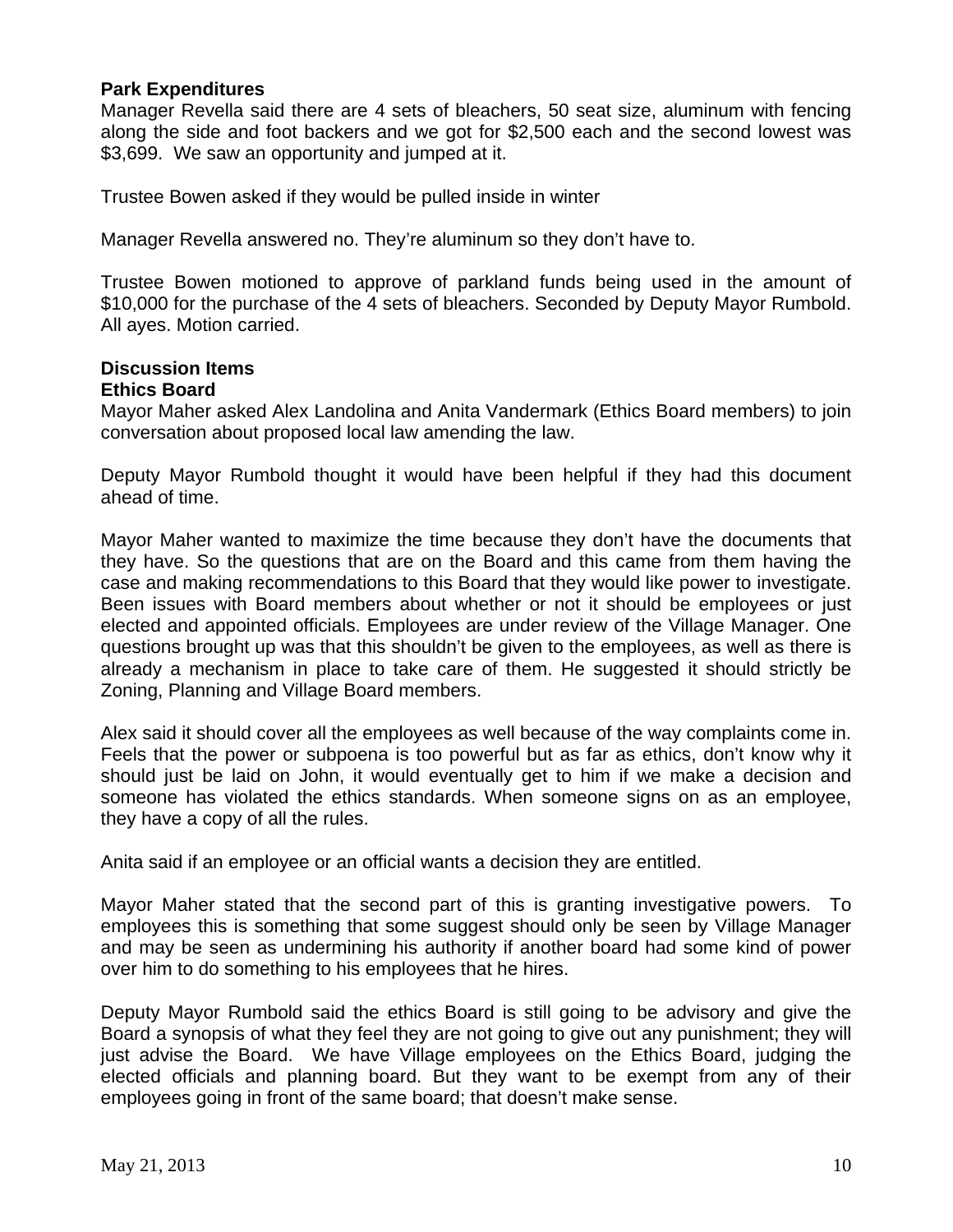Trustee Hoffman said the legal opinion that the Ethics Board received was that no one had the authority right now. Just the items listed in chapter 38.

Mayor Maher said there is no mechanism in place that Manager Revella can do anything about a Village employee against the ethics code.

Manager Revella said for violating Village policy, yes he can.

Attorney Donovan stated they would have to figure out what is being violated because there could be issues if it was a union violation or employment. There is a collective bargaining agreement in place to trump what the Ethics Board is here.

Mayor Maher asked to provide feedback for what he can draft for us.

Anita said the chairperson is not here and they lost another board member. They haven't had a reorganization meeting yet either.

Attorney Donovan met with Mr. Golden to discuss the update and the issues regarding the fall recommendations and it's not a problem to have more conversations.

Mayor Maher stated they have been trying to make attempts to move forward but they want to do it the right way. He would love to have a meeting where more board members are present and they have a reorganization meeting and then appointing a new member.

Trustee Bowen stated that the people who are going to be on the board make a commitment to the board.

Alex agreed that they would have to be thoroughly vetted so that whatever their opinions are they have to be dedicated to perform.

Anita said in July of 2009, we made a recommendation that the board hold yearly training of the employees so they would have more insight perhaps given by the Village Attorney or whomever; to give a seminar.

Mayor Maher asked Attorney Donovan to talk to Rick Golden. And in the near future, they will have some candidates and their qualifications to fill the Ethics Board spot.

Trustee Hoffman stated some issues they were looking at, they were going to make changes to the law and composition and general policy and to have a broader sense they should be looking at a policy, not just this Board.

Deputy Mayor Rumbold wants to make sure that in the future, if discussing something with the ethics board that they get copies in advance.

# **Comprehensive Plan Zoning Changes**

Manager Revella said Alan is bringing information at meeting with Mayor and price with helping with comp plan and zoning changes and is bringing the grant work also. Meeting is on Wednesday at 4:15pm; he will report back.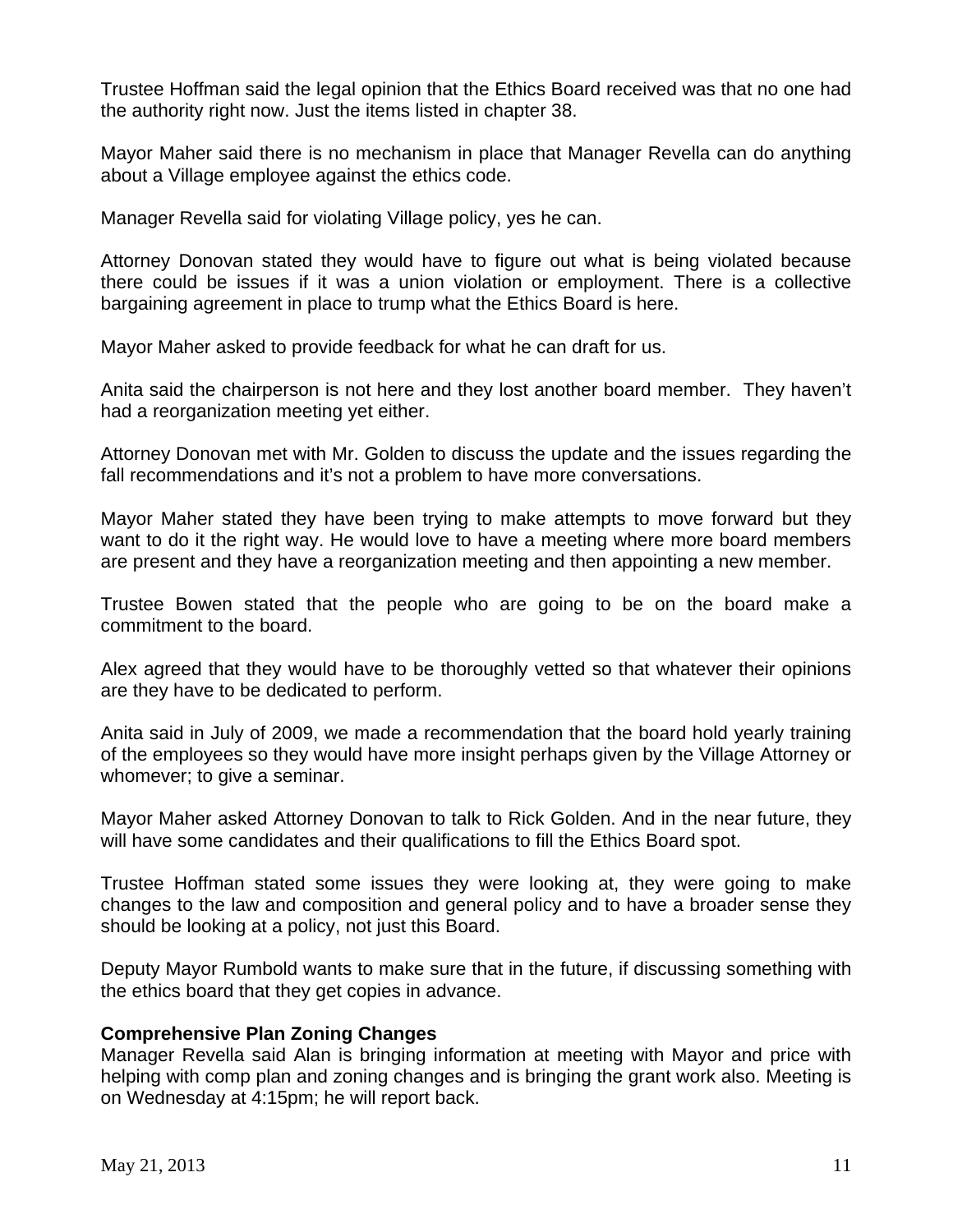# **Draft ILL 4 of 2013 – Accessory Apartments**

Mayor Maher said this is the product of the tri board meeting and a valid argument was made not necessarily an attempt to increase more rental units but to give relief to residents who are trying to keep their homes. Also to place a mechanism to enforce a lot of those illegal rental apartments

Attorney Donovan asked if the board had an opportunity to look at it. Something interested in, authorize him to prepare LL and give to Planning Board and OC Planning Board and when you are comfortable with LL, schedule a public hearing. If ok with it approve, if not, make modifications.

Trustee Hoffman said ZBA chair is here asked if she would like to speak.

Brenda Adams said they covered exactly what they wanted to do. Give relief to people who are having a hard time staying in their homes, not to make a second apartment family. The unit would have stipulations to make it go away if the home is sold.

Deputy Mayor Rumbold stated they needed to address questions from Mary Ellen. What is our percentage right now in the Village? How would we know what is illegal John?

Manager Revella said the building department works on this all year and is in the Landlord registry also which have every other year inspections for these. The new system is getting him there faster.

Mayor Maher suggested bringing in Dean and Kerron with survey information.

Manager Revella said the census has information too but not sure how accurate or up to date it is.

Mayor Maher says it's important for us to get that info, just difficult to do. Have an answer from building department or John to tell us how we are doing that.

Trustee Hoffman said we should enforce our zoning codes.

Mayor Maher wasn't dismissing just suggested to do 2 things at once.

Deputy Mayor Rumbold said she has no issue but also thinks for many years we don't know what is out there. Don't know how many are operating boarding houses. Is there a way to find out? Apartments aren't being maintained as she seeing more and more issues throughout the Village. She stated that it's a common issue. Lots of issues with buildings in the Village as it is many are not maintained and tenants are not complying with laws; such as one that is throwing garbage outside windows instead of taking it to the dumpster. She's seen and dealt with a particular location and it doesn't get better. There are legal apartments not in compliance and she's not sure what the answer is. There is garbage up Walnut Street on roofs and mattresses on top of a roof as well.

Trustee Hoffman spoke about that particular property today and has begun enforcement on them. It just takes some time.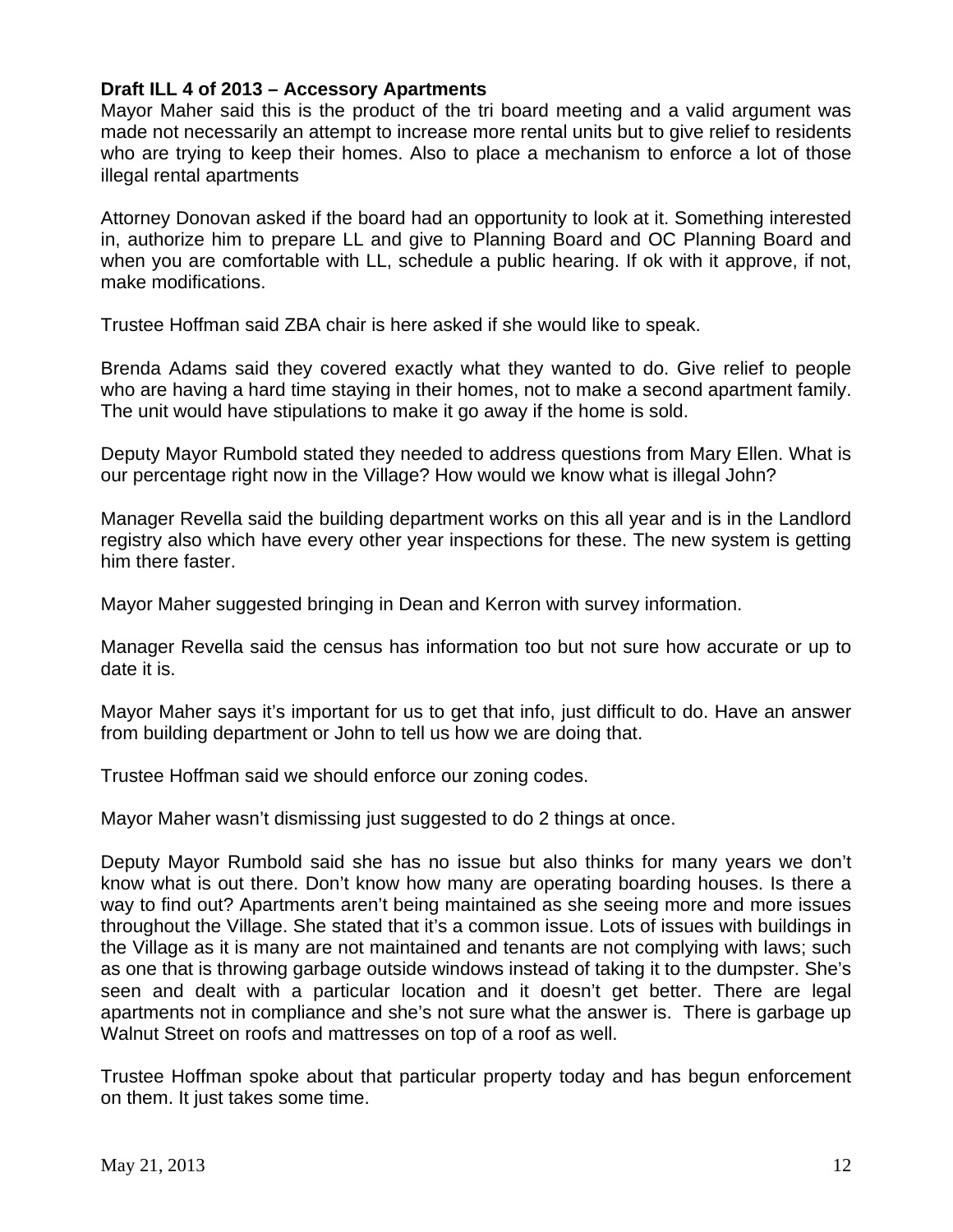Deputy Mayor Rumbold said she knows it takes time but really thinks that unless we start to defend the policies we have in the Village that the problem will get worse not better. In this economy, landlords are trying to save money by not renting dumpsters; our employees are acting as maintenance people for these buildings. They have a lot of other things to do and she feels as a Board we should take a stand. Landlords are collecting rent and ignoring issues. She would like to address these issues since we are talking about allowing more units in this Village. Property owners are tired of this now. She would like to know what % of living space in this Village are apartments right now. She thinks it's pertinent to know.

Mayor Maher thinks they are all interested as well, just thinks that while it's very important information, they need to find out exact numbers as much as possible. Thinks there are two different issues.

Trustee Mishk would like to utilize the water and sewer bills to try and determine.

Manager Revella stated also go by garbage volume to figure out. It's been helpful.

Deputy Mayor Rumbold asked can you ask a private residence and see if they have people in the apartment.

Mayor Maher asked the Board if they were interested in a local law draft. (All agreed.)

Trustee Hoffman stated this was on the planning board's agenda and they tabled it to make it a more efficient process and rather than give additional suggestions, they would comment on whatever we sent to them.

### **Police Department – Civilian Advisory Board**

Trustee Mishk stated this would consist of 4 civilians appointed by the Mayor at the approval of the Board. They should have a background in law enforcement or business that would apply and would be run by the Mayor or his designator. The Chief would be the secretary to this Board. They would interview and appoint and promote police officers, approve rules and regulations that govern the PD, and also investigate personnel issues. Would serve as the disciplinarian or take compliments by the public which gives civilians someone other than the PD or Village Manager to talk to. Complaint may get buried or covered up and they can be used as a sounding board. It also allows for more transparency. There is no cost to this but we may want to give a small budget for purposes of awards or accommodations to PD. They would meet monthly at their convenience to discuss the issues. Accreditation, this would show the openness of the department to look at this. This takes away the politics. Not going to get accused of appointing/firing/promoting someone because they are friends with someone. In case of a tie, the Mayor or designee votes. Will be 4 people conducting the interviews not just 1. They had something similar to this in Middletown and it kept politics out of it and worked well there. There were people that didn't get promoted for years there; they did have qualifications but were passed over many times because they were not liked. So we're trying to take away from that.

Mayor Maher stated it would be board approval.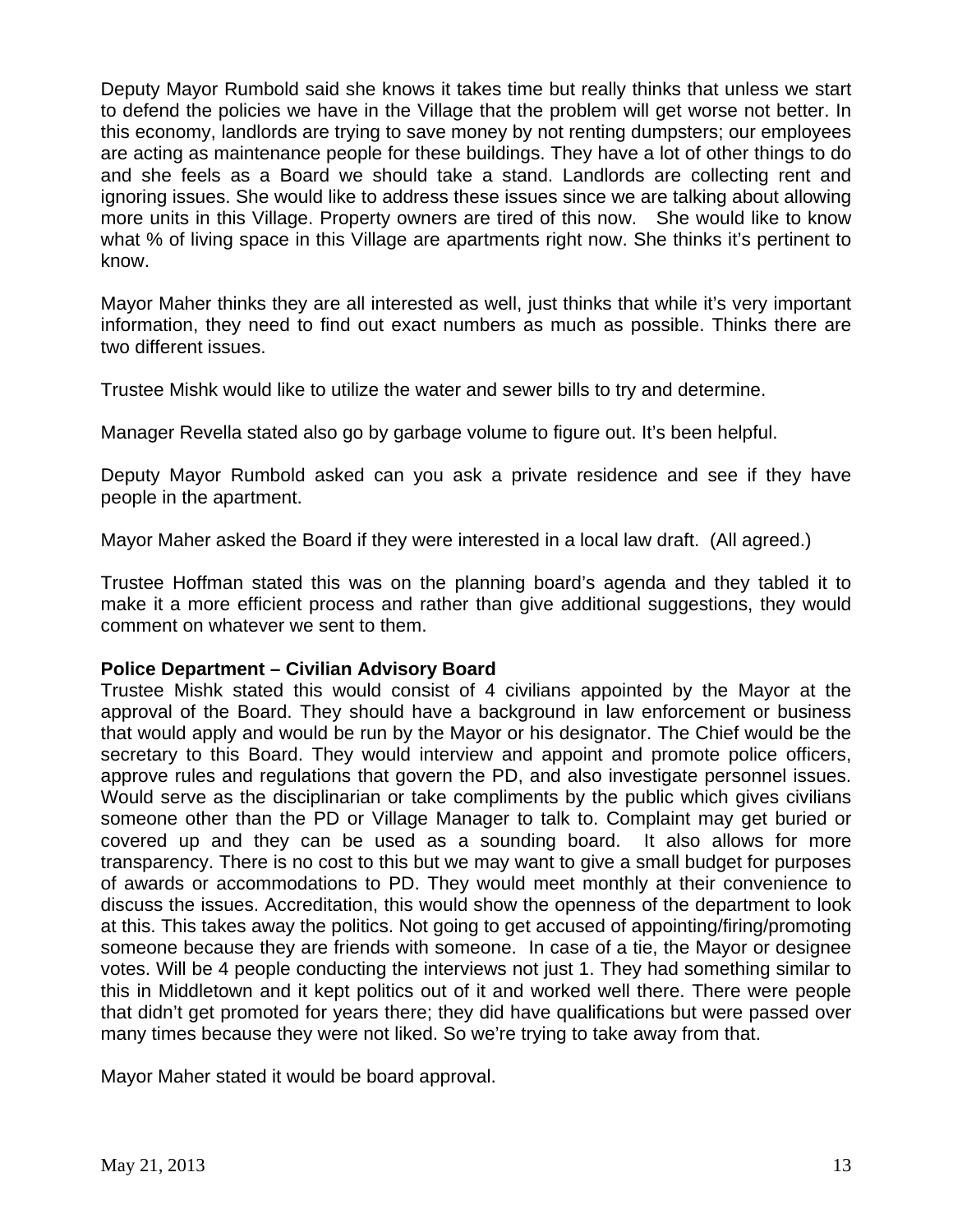Deputy Mayor Rumbold said have to find out if it's allowed under 15A. 15A is a Manager form of government not Board form of government. Power given to Manager and this would take away from him.

Mayor Maher said that if you need to take that away, don't think it's conceivable by having him designee because that authority in our form of government belongs to John. Saying to start take out Mayor and put in Manager but we'd have to check that.

Deputy Mayor said that paragraph 2, Village manager appoints, promotes etc. under 15A; can we take that power way from him and give to PD advisory board?

Attorney Donovan hasn't had a chance to look into that.

Mayor Maher said that this is just informational and waiting for comments from the Board.

Deputy Mayor Rumbold said if we can't have that under 15A and that's how we operate, then we need to.

Attorney Donovan said it seems more like a commission board not advisory. The intent is to do more than advise.

Trustee Bowen thinks it goes down to writing for these 4 people, what their credentials are in order to do this. Appointing, it's already done, as it goes right back into the politics of it. Base of people an especially, there are people from the Village who did not come from this Village who would like to be involved in certain things but don't get the opportunity.

Trustee Hoffman asked if you changed the description to advisory type of board not commission, would it be allowed in our form of government.

Attorney Donovan stated that something that has been an advisory capacity or that may be the nature of a civilian complaint board would be more likely to be implemented as opposed to a police commission that would supersede the authority of the Village manager.

Trustee Leonard asked how this in Middletown came into play with the PBA contract.

Trustee Mishk replied it was fine, no problems, open meeting attended.

Trustee Leonard questioned if anything was written in the contract.

Trustee Mishk said no.

Trustee Bowen asked who sat on the board.

Trustee Mishk replied 2 democrats and 2 republicans. He said that it worked and they were intelligent. Doctor turned lawyer on the board. Good questions asked, looked into things quite a bit, just like everything else, if it's allowed to be dictated, it's not going to work.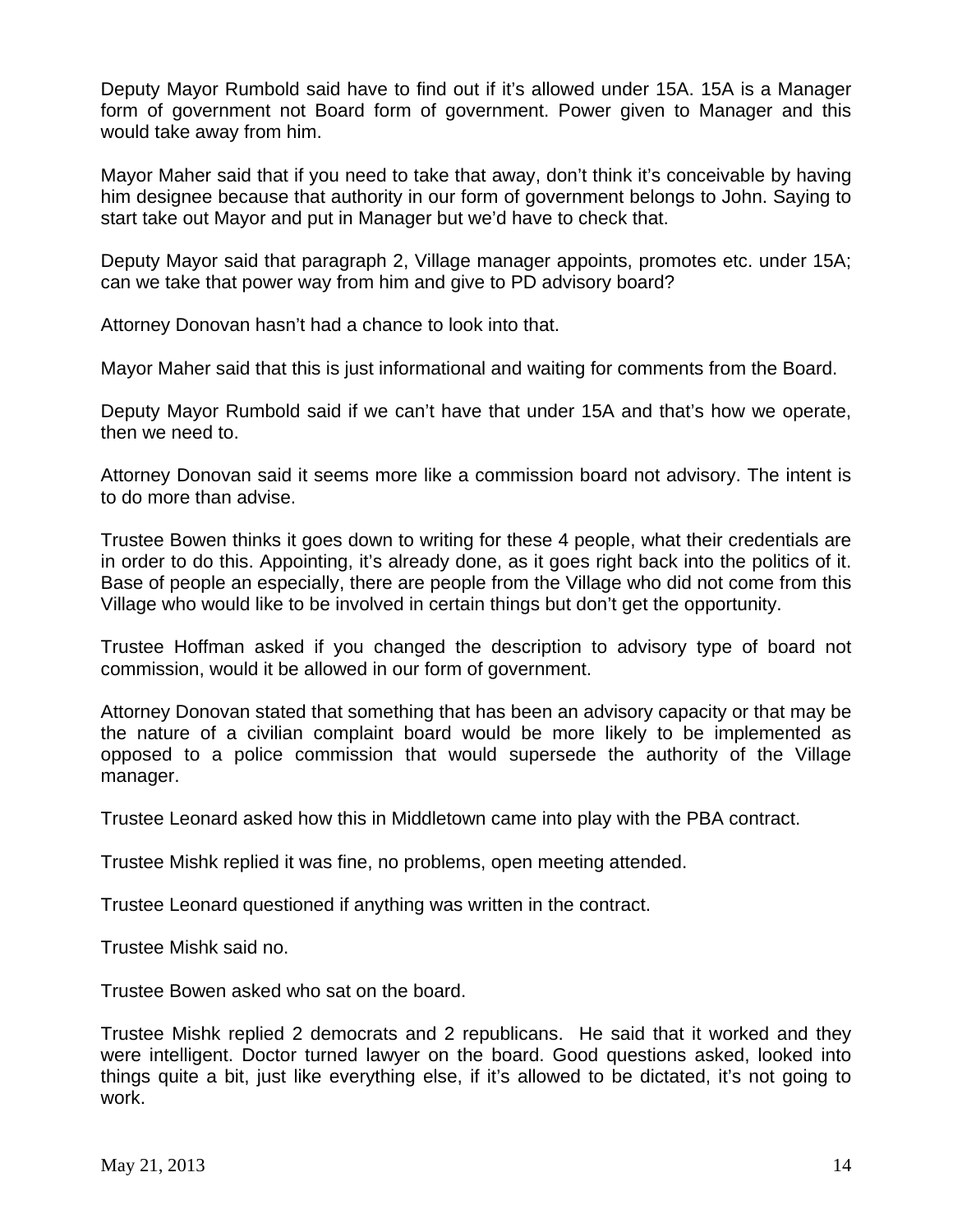Mayor Maher said his intent is to not dictate, it is to set up a mechanism to use a pool and select from that. Need to figure out if legal to do, if not, some options of what we could do.

Chief Holmes said he has had discussions, it's a 50/50 shot, he understands the intention. There are good points and there are bad points. Add another layer to his report to. See transparency that could occur. Accountability is good, some merits to having an advisory board like that, maybe not everything he's suggested to that. But there are some other experience there and good conversations. Will we go forth with this or not and does have issues. 15A prospect and what that means and like the advisory role; he's not against it. Big issues are reporting and the possibility of politics changing.

Mayor Maher stated that they will find out if it's feasible and come back with more discussions and options.

Chief said he researched some things, IACP puts standards out. They have layers of this, not so much the whole package but parts of it.

Trustee Mishk said that one thing left out when the members see an equal playing field it may have more benefits they tend to work better also. Equal shot at the same things. There is a perception when they work a job.

Manager Revella thinks that the most important aspect of this is the civilian complaint advisory board. Talking about this since been appointed, been working on and can be improved. He said the complaints come in to the Clerk now. They are permanently filed and sent to Chief and John. Investigation is done by Chief or designee.

Trustee Bowen asked what the time frame was of getting resolution to the person who made the complaint.

Chief said try within 30-60 days. Sometimes it takes time.

Manager Revella stated that sometimes there is a criminal investigation.

Trustee Bowen asked if there was discipline or something written on it.

Chief said they are very cautious and go through the labor attorney on that. Merit to it we found out there is an issue and we have handled it but there are certain personnel issues.

Manager Revella said we can't tell them everything but we can tell them we took the steps.

#### **Public Comment**

Anita Vandermark, 76 Highland Avenue, said Historical Society is having fundraiser on May 23<sup>rd</sup> at Daxxon 10% of sales go to the Society. Memorial Day and Flag Day are coming up and it's always a sore spot for her that there are not enough flags flying.

Manager Revella said the flags should be here by Thursday.

 $\text{Mav } 21, 2013$  15 Becky Pearson, 167 Walnut Street, commented on the accessory law; Sue is not wrong there are many things wrong with apartments that are illegal but this is two separate things. Fix part before moving further. Up to you people to decide that, we just put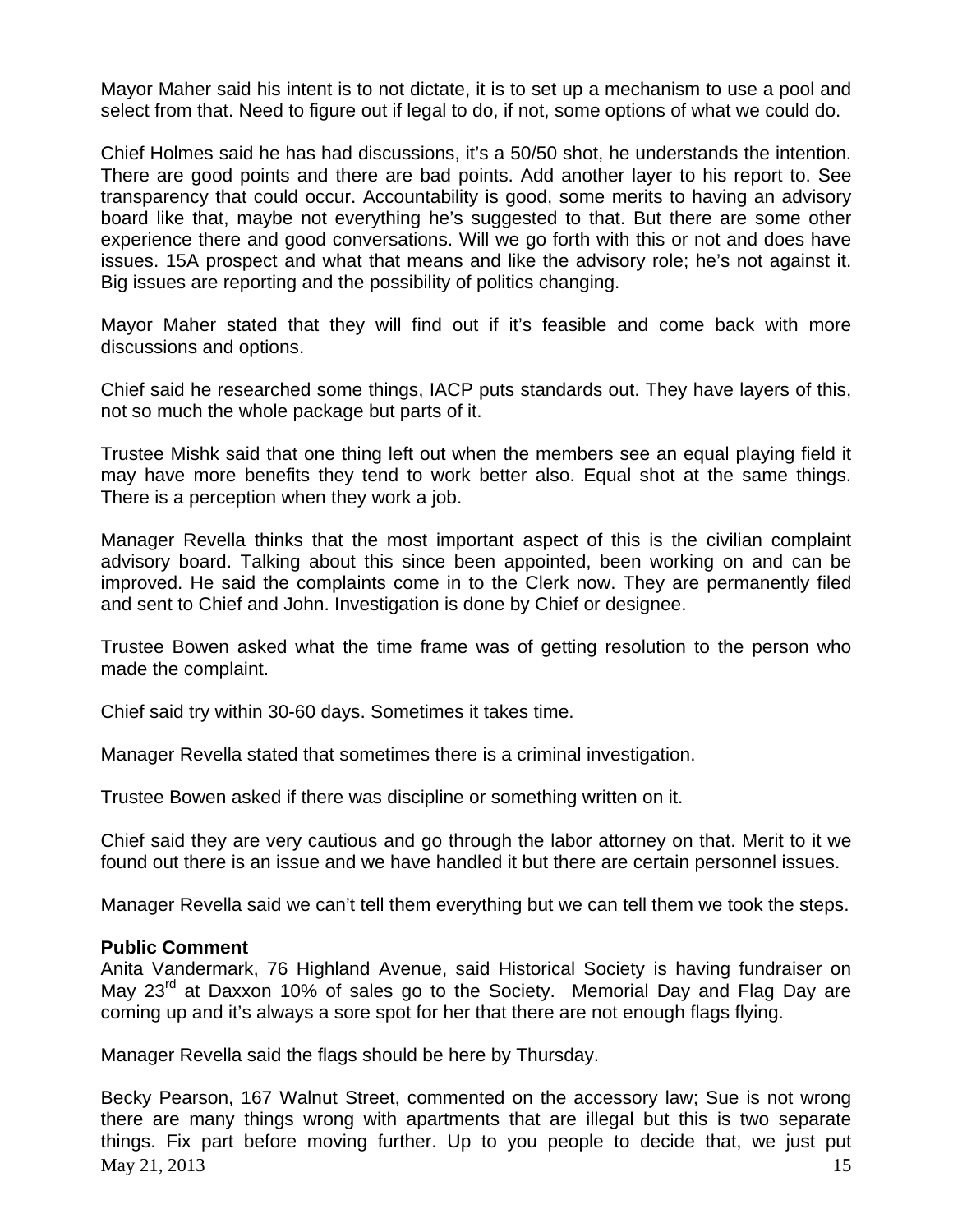something before you. We have laws that no one follows anyway. One should not hinder another. You're the people to have that discussion. Draft the law before you have a discussion. Not sure about the procedure. Discuss what the zoning board put before you first. Discussion should be part of what was put before you. You change what you want then send to zoning board etc., paying twice for something you may not want to do in the long run. Could be off base but that's her recollection of how a law should be started. 15A, big issue, not sure, manager form of government, he's the man, he hires and fires they are the law makers. He can tell you what's going to happen and you can advise but he still makes the decision. In the 60s was not voted on for this Village, which you might want to look into. 17A section. We don't follow NYS law because of that. Put it to the public. He's the bomb. Would like to see more discussion first before sending to the attorney then let him finalize what you should be doing.

Mary Ellen Matise, 21 Clinton Street, commented on 15A form of government; John has the pertinent info at the time of the hearing 1972 voted to operate under the old Village law, he has all the things, what we can and can't take his authority away. We are old school here. Apartments smallest lot in the Village, her neighborhood is decimated by rentals and the thought of any more rentals would kill her at this point. Almost every other single family house on her block is rented out. It isn't even owner occupied at this point. Single family houses are rented, multiple family houses are rented out, and apartment buildings on Ridge Ave are rented out. How many more can she live with? Never consistent. Tough to live in a single family neighborhood with a lot of rentals. More apartments, talk about what you have out there first and think about who it's going to change the nature of what's going on in Walden.

Mary Ann Landolina, 147 Walnut Street, commented on last weeks Arbor Day Ceremony at Olley Park, there were 4  $3<sup>rd</sup>$  grade classes there. The ceremony and dedication was fantastic and the effort that Becky put into it was great. She should be recognized for that.

Brenda Adams, 31 Valley Avenue, mentioned that the zoning is far more complicated than what she is going to say. Whenever anybody comes before them, they feel the zoning has adversely affected their property. When we have to look at things we have to focus on the property and not the person. A use of variance, such as turning something into a different variance. Had to make a lot of heartbreaking decisions because we had to focus on the property. We've tried to be compassionate too. Senior citizens or disabled, they prove the financial hardship, not supposed to look at their personal problem, we look at the property. Ignore their personal circumstances and say you have a 1 family home in a one family zoning, put yourself in the place of that person, who wants to say there for the rest of their life, your compassion comes in for some play, and that's why we were looking at the accessory apartment because it's temporary. It helps the person but doesn't change the property. It goes back to a 1 family, if that's legal. Temporary relief for someone who is in financial need. Some people's family can help them and keep them in their homes. Other people have no one to help them, they are holding on all by themselves. Trying not to add apartments, not to make it a permanent situation. Trying to find some way the zoning doesn't permanently affect the person in need.

# **Payment of the Audited Bills**

Deputy Mayor Rumbold made the motion to pay the audited bills. Seconded by Trustee Mishk. All ayes. Motion carried**.**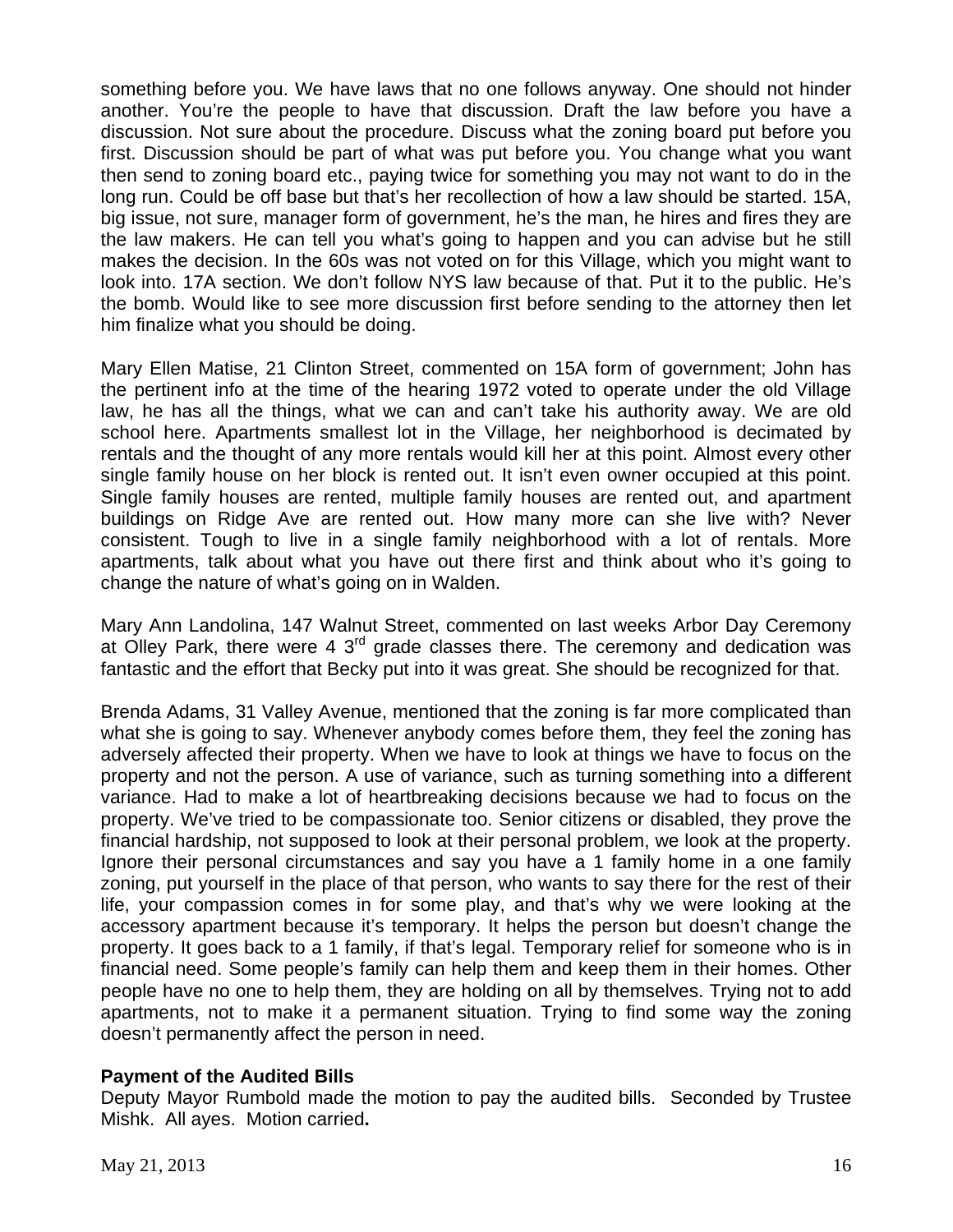### **Correspondence - none**

### **Miscellaneous Comments from the Board of Trustees**

Deputy Mayor Rumbold said park dedication was a great experience. A lot of people who were there for family and who were so thrilled for her and the friends of Walden youth did a great job with the refreshments. Rain held off and it was just surreal standing there watching her grandchildren play on the playground equipment. Not a better way to plan that to have happened. Great thing to be part of and witness. 2 years to the day of her death, which made it a bit difficult but Mike did a great job. The speakers were great and she just would have been thrilled. All she kept thinking about was how thrilled she would have been and how humbled she would have been. Thanked the Village for doing that for her and her family for letting us be a part of her legacy. She was touched by it.

# **Executive Session – Personnel, Central Hudson Easement Request, Litigation update.**

Deputy Mayor Rumbold moved to go into Executive Session to discuss the employment history of a particular person, Central Hudson Easement Request, Litigation update. Seconded by Trustee Hoffman. All ayes. Motion carried.

### **Reconvene**

Deputy Mayor Rumbold moved to reconvene the regular meeting. Seconded by Trustee Leonard. All ayes. Motion carried.

### **Adjournment**

Deputy Mayor Rumbold moved to adjourn. Seconded by Trustee Hoffman. All ayes. Meeting adjourned.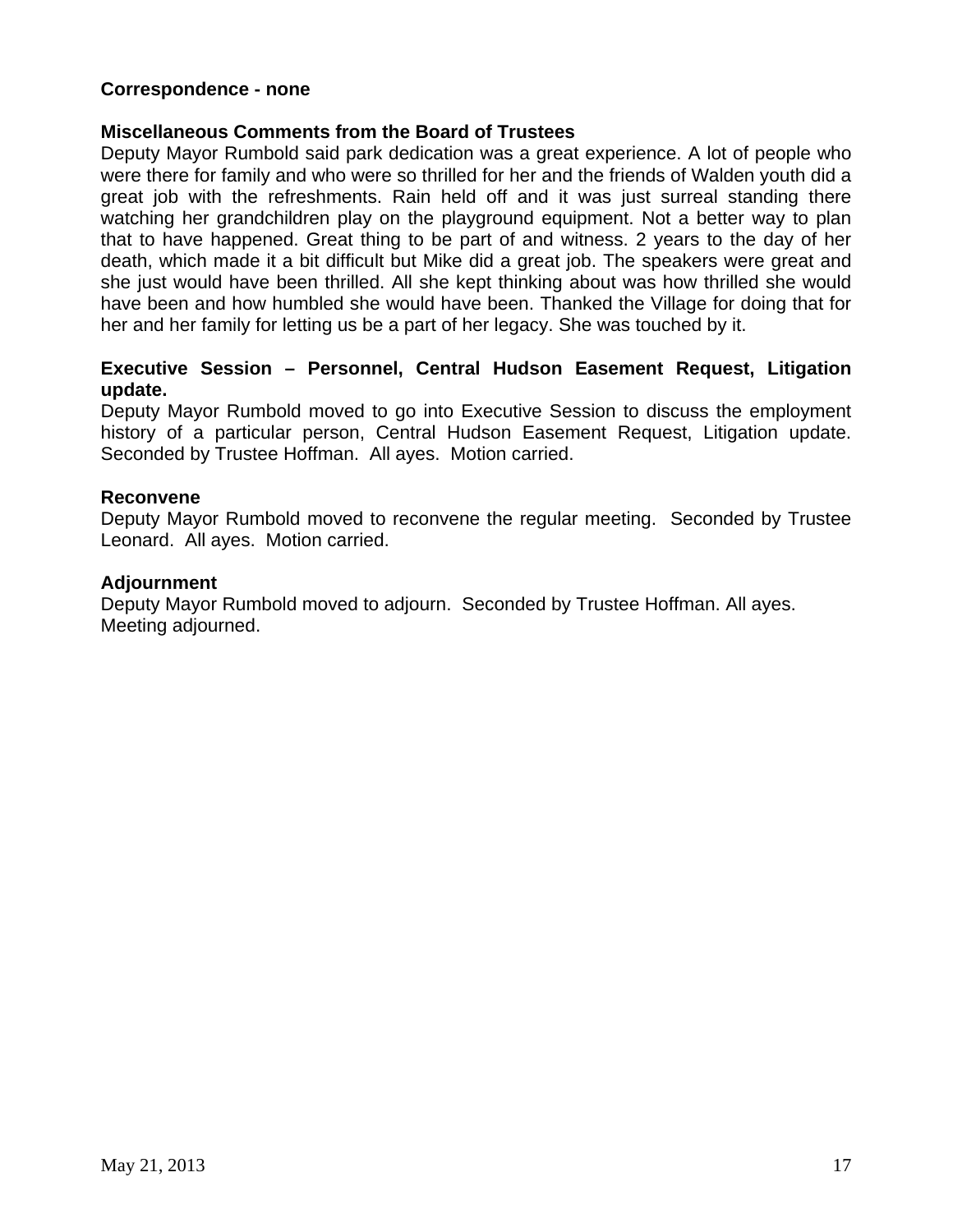### **Village of Walden Board of Trustees Regular Meeting May 21, 2013 Motions & Resolutions**

### **Approval of April 22, 2013 Attorney Interview Minutes**

Deputy Mayor Rumbold made the motion to approve the April 22, 2013 Attorney Interview Minutes. Seconded by Trustee Bowen. All ayes. Minutes Approved.

### **Public Hearing – Introductory Local Law 3 of 3013 – Tow Truck Policy**

Trustee Leonard made a motion to open the Public Hearing for Introductory Local Law 3 of 2013 – Tow Truck Policy. Seconded by Deputy Mayor Rumbold. All ayes. Motion carried.

Trustee Leonard made a motion to close the public hearing for Introductory Local Law 3 of 2013 – Tow Truck Policy. Seconded by Deputy Mayor Rumbold. All ayes. Motion carried.

### **Hearing – 47 Seely Street**

Deputy Mayor Rumbold made a motion to give the Village Manager and the Code Enforcement Officer the authority to tow the vehicle at 47 Seely Street if it's not taken care of by June 11, 2013. Seconded by Trustee Mishk. All ayes. Motion Carried.

### **Approval of April 22, 2013 Attorney Interview Minutes**

Deputy Mayor Rumbold made the motion to approve the April 22, 2013 Attorney Interview Minutes. Seconded by Trustee Bowen. All ayes. Minutes Approved.

### **Resolution 44-12-13 Tow Truck Law**

Deputy Mayor Rumbold made a motion to accept Resolution 44-12-13 to adopt Local Law 3 of 2013 - Tow Truck Policy. Seconded by Trustee Hoffman. All ayes. Motion carried, Resolution passed.

# **Resolution 45-12-13 Fees for Towing Companies**

Trustee Mishk motioned to adopt resolution 45-12-13 pertaining to a fee schedule for Towing Companies. Seconded by Trustee Bowen. All ayes. Motion carried

# **MS4 Annual Report**

Deputy Mayor Rumbold motioned to authorize Village manager to sign MS4 Annual Report. Seconded by Trustee Leonard. All ayes. Motion carried.

### **Tin Brook Sewer main Bid Acceptance**

Trustee Leonard made a motion to accept the bid for the Tin Brook Sewer Main from Insituform Technologies, LCC in the amount of \$81,901.00. Seconded by Deputy Mayor Rumbold. All ayes. Motion carried.

# **Park Expenditures**

Trustee Bowen motioned to approve of parkland funds being used in the amount of \$10,000 for the purchase of the 4 sets of bleachers. Seconded by Deputy Mayor Rumbold. All ayes. Motion carried.